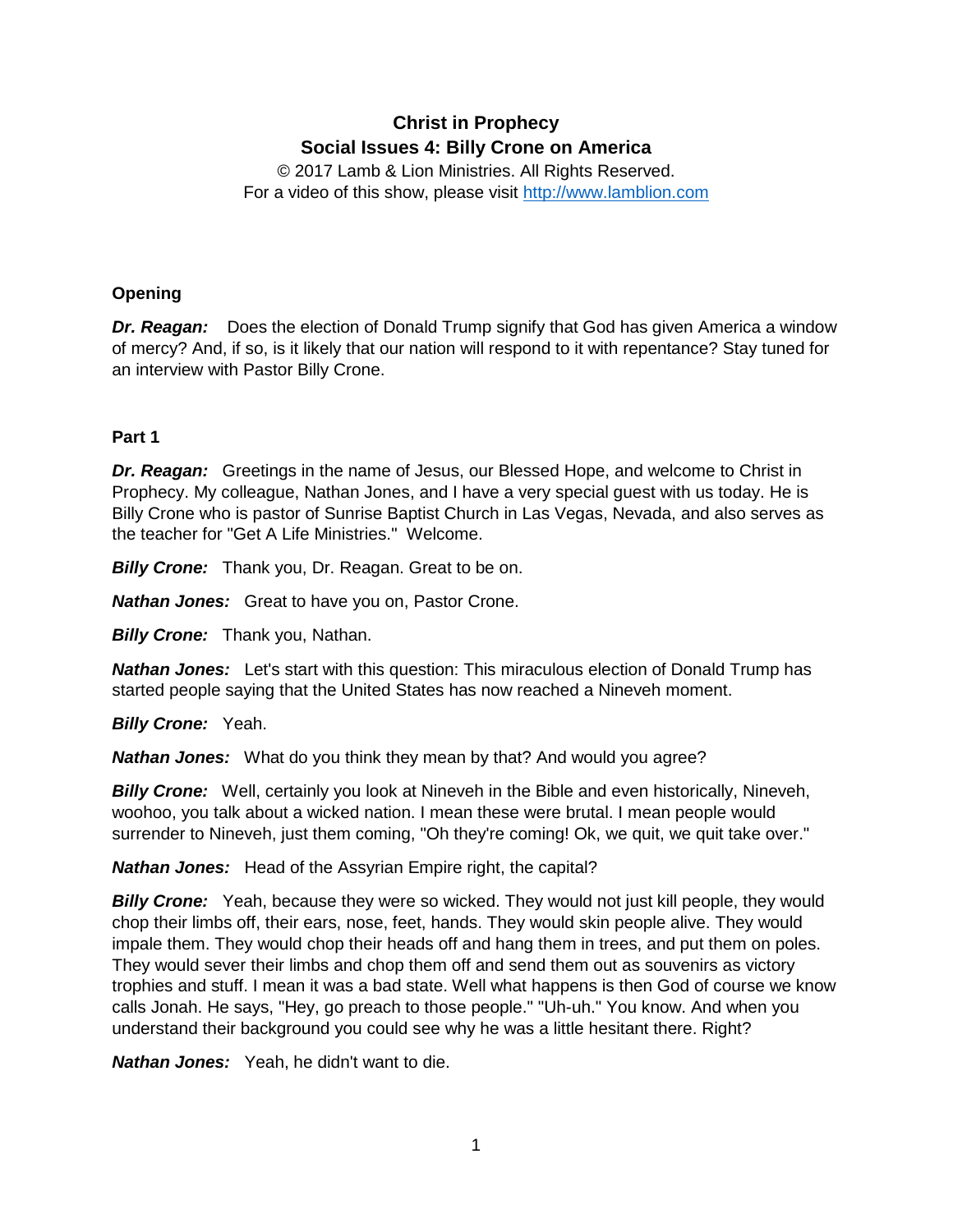*Billy Crone:* Right. And so finally after these circumstances he finally does it. But, all of a sudden the impossible happens. It's like wait a second. He is like no, these guys are too far gone, there is no way. I mean that's the Ninevites, there is no way they are going to respond. And maybe even Jonah felt that way. But what happened? You read there in Jonah chapter 3 and it says that they actually responded.

- *Dr. Reagan:* Which he didn't like.
- **Billy Crone:** Yeah, that's a whole another story, right?
- *Dr. Reagan:* He wanted them punished.

**Billy Crone:** Right, exactly. And but they actually responded and turned around. And least it didn't last forever, but at least there was a moment when there was, if you will, a national revival with the people. And that's recorded per the scriptures. So, certainly if that is what people are referring to with the election with President Trump, then could it be that God is once again giving us an opportunity, a window to turn things around. Well what I would like to point out is that if you keep on reading there in chapter 3, we need to do then what happened. It says, "When God saw what they did." They repented. They turned from their evil ways. He had compassion and did not bring upon them the destruction He had threatened. So, the point is well, then, ok so if God's given us truly a window of opportunity, if you will a Nineveh moment, then guess what? It is not a time for the Church to get lazy, to go back to sleep. Ok, you spoke up, but don't go back to sleep, because why? Because if that step is going to happen. Well, how's our nation then going to turn around and respond to their wickedness? Is it just because Trump got elected? No. It's when the Church speaks up, like Jonah and says, "Oh, by the way what you are doing is wrong. You need to repent. The judgment of God is coming." If we don't do that, and if this is an opportunity, an open window it's not going to happen. We will waste this opportunity, if in fact it truly is, if you will a Nineveh moment.

**Dr. Reagan:** What's disturbing to me is I see evangelical leaders all across the country caving in to societal demands. It's like the Church is so anxious for society to like them.

**Billy Crone:** Yeah, well that's the unfortunately the false teaching of the Church Growth Movement, right? And what happened was, and I remember dealing with this when I first got saved in the 90's. And it used to be an aberration, the Church Growth Movement. And basically the idea was like, we need to dress like the world, look like the world, act like the world, speak like the world, use the world's language, even use the world's music and that way the world will like us and come. It's like well first of all show me the verse.

#### *Nathan Jones:* Yeah.

**Billy Crone:** We're supposed--it's supposed to be about Jesus and teaching His Word. It's for God's people. And then you get out there as the Church.

*Dr. Reagan:* What happened about confronting people with their sin, and calling for repentance?

**Billy Crone:** Exactly. But the Church Growth Movement that used to be an aberration is now become the norm.

*Nathan Jones:* Yes.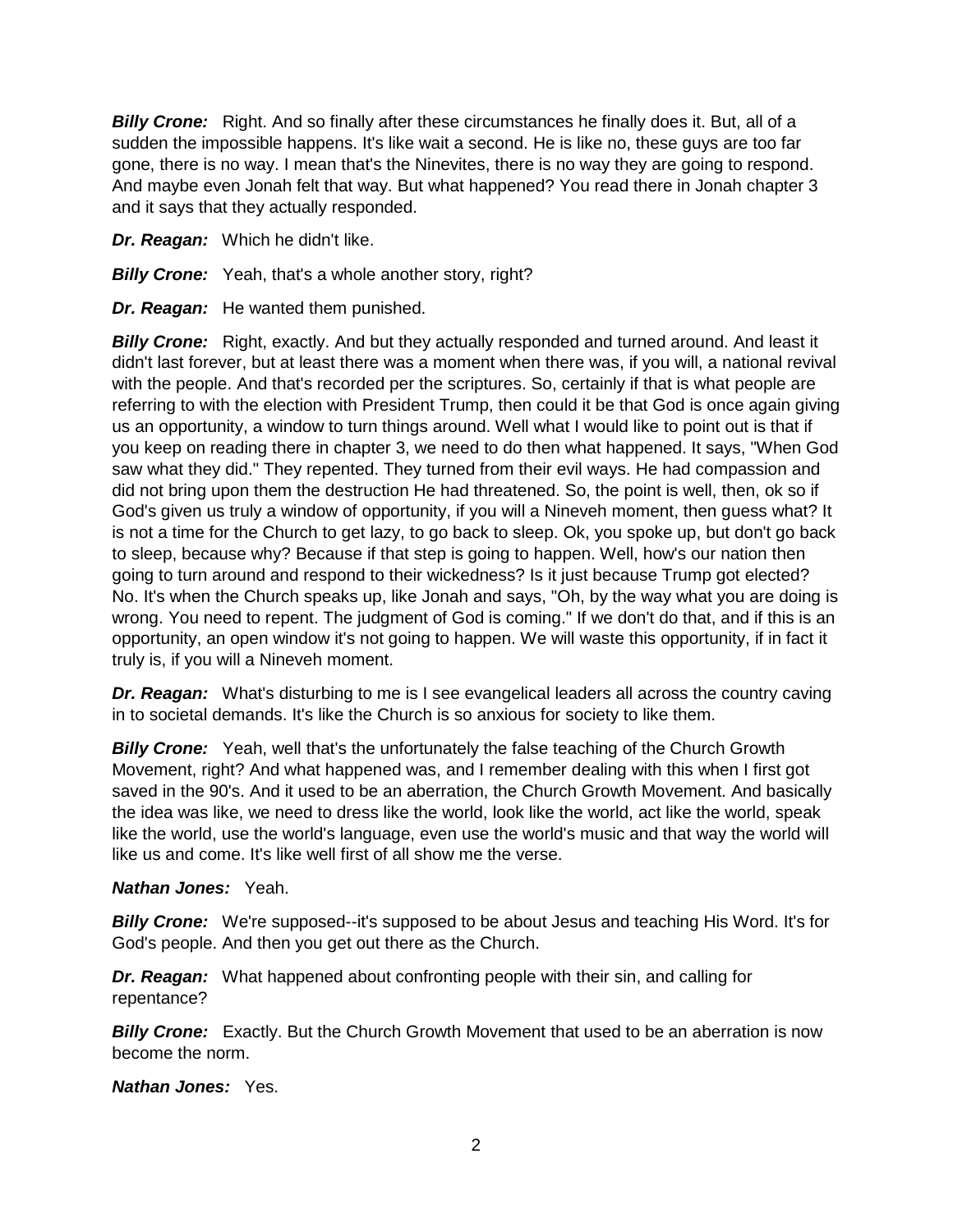**Billy Crone:** And that's the problem that they think that we just need to be--we want the world to like us. Well there is no verse. We are to be the salt and the light of this world, and we are not doing that. And frankly it spills over into I believe a Bible prophecy issue. Paul says in 2 Timothy 3, he says, how do you know you're living in the last days? Of course I am giving the vernacular. He says, here's what's going to happen, people are going to be lovers of themselves, lovers of money, and all this horrible, he goes down this litmus a list of evil, rotten, horrible behavior. He even used the words brutal, and treacherous and rash, conceited, all this stuff. And that's what happening today. Why? Because the church is not being the church. The problem is not that the darkness is overwhelming. The problem is the light is not shining. Right? It's us. We're the problem, not the world. And I've noticed this ever since I got saved and it really bugs me. But anyway, so, but it's like, ever since I got saved in the 90's, everybody goes, "We need to pray for revival." And hey I'm all for that. Wouldn't it be great if God had, if you will, one finally revival up His sleeve before the seven year Tribulation. Before the Rapture took place. It could be. I don't know if it's going to happen, but wouldn't that be great. All I know if it's going to happen revival is not for the world, revival is for God's people. If My people He says, not the world. But what I've noticed is the Church has this mentality, if they even get around to talking about revival, the need for revival, their prayers are directed out there. God get them. God fix them. God make them holy. It's backwards.

# *Dr. Reagan:* Starting with ourselves.

**Billy Crone:** It starts with us. If you want the darkness to go away shine the light. You go into a dark room, you want to get rid of it, how do you dispel the darkness? You go over to the wall and you what? Flip on the light. And it is time for the Christians to stop condoning the darkness, like what you're saying. It's time for us to get back to God's truth, shine the light of His truth so that the darkness can be dispelled so revival can take place.

*Dr. Reagan:* I think Americans are too enamored with politics and political solutions. And they believe that if you can elect a person like Trump who has some good ideas and things that they agree with. That he will really make America great again. I would argue that it is impossible for him to make America great again as long as we are killing 3-4 thousand babies a day. As long as we are flooding the world with pornography. As long as we are the moral polluter of planet earth through our production of blasphemous, violent, horrible television programs and movies. As long as we are the world's number one consumer of illegal drugs. I could go on and on. How can that be a great country? I don't care what he does, God is not going to bless us as long as we are wallowing in sin.

**Billy Crone:** No, and I agree with you. And I think what's happened, if you will, I think the same thing is being repeated that happened at Jesus' First Coming. You look at the Jewish people and here was the Messiah, the prophesied Messiah. They know the Old Testament scriptures. Here He is right in front of you. I mean the answers to all your problems, He is here. God in the flesh is right before you. You reject Him. Why? Because you want a political savior. You want someone to save you right now from the governmental oppression of the Roman Empire. You want somebody to fix the economy or whatever the thing is. Right? You want a political savior, not the actual savior. And I frankly for years have been saying this that I think the Church is doing the same thing today as ironic as it is. We have put all of our prayers and hopes in a political savior, instead of the antidote to the darkness and that is the one and only Savior Jesus Christ. I see this every election cycle. Oh, you've got people that sit there in the pew, they have cobwebs growing on them, drool coming out of their mouth, they haven't moved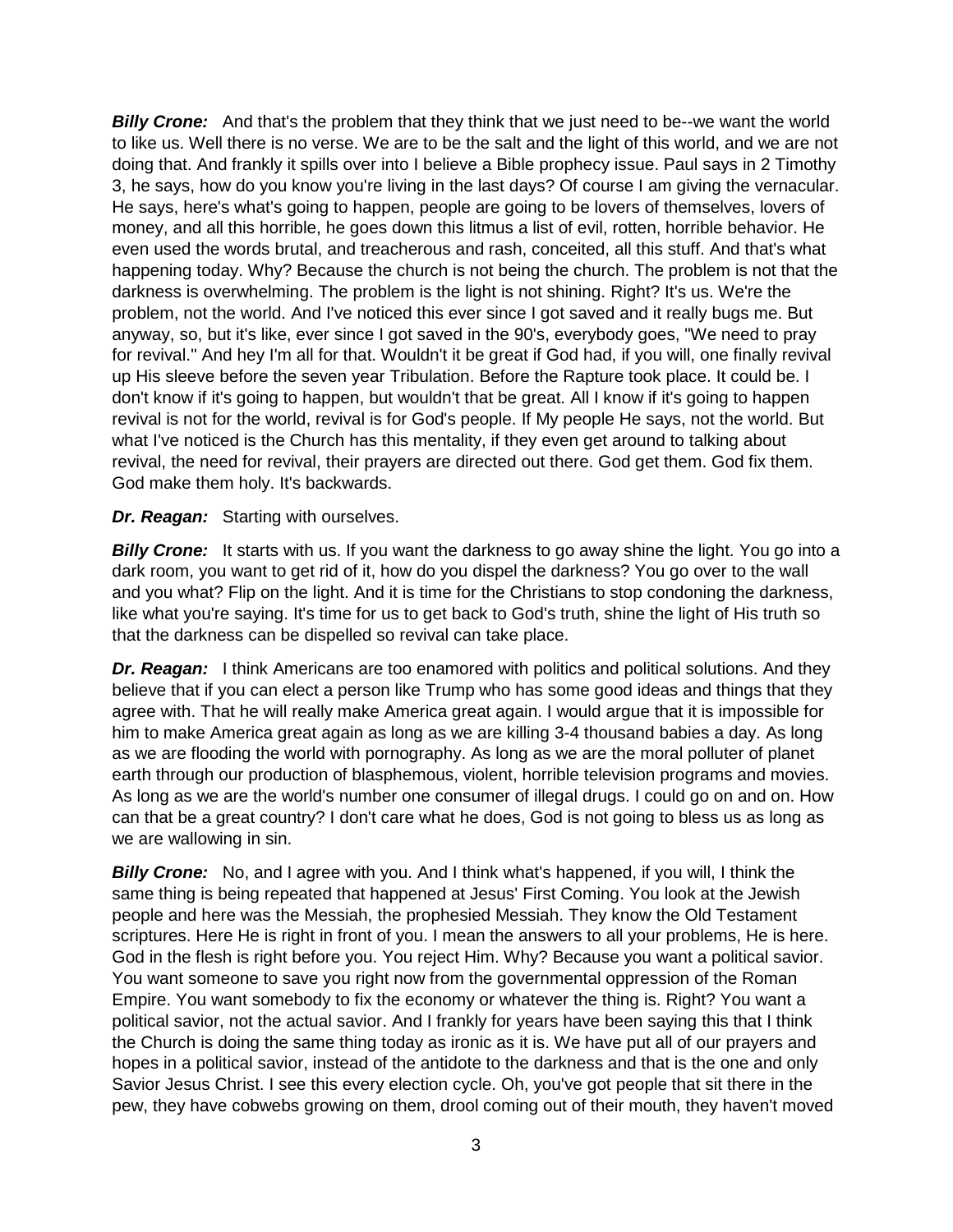in 19 years and you have to dust them off every Sunday. They are so inactive, of course I'm joking, they are so inactive and then all of a sudden it is election time. Man they dole out the cash, they hit the streets. Man they're having people sign up, do this, vote for so and so. And then they go back to sleep. And I'm going, listen I'm not against if you want to be active in politics. I'm not against that, don't throw the baby out with the bath water. We need to speak up certainly as Christians, while we still have the freedom. But give me a break where was that same energy? Where was that same drive for sharing the Gospel? Because it is only Jesus that can make a difference for our nation.

*Dr. Reagan:* That's it. That's it. And we've turned our back on Him.

# *Billy Crone:* Right.

**Dr. Reagan:** You know I just can never get over the grace of God. How He blesses us when we deserve no blessing whatsoever.

# *Billy Crone:* Yeah.

*Dr. Reagan:* For eight years we have shaken our fists at God and said, "We will do whatever we please." We even lite up the White House with the colors of the sexual perversion movement. And yet God gives us a window of mercy.

#### *Billy Crone:* Yeah.

*Dr. Reagan:* I think one of the reasons that he did it is because Franklin Graham went to all 50 states, every state capital and called on Americans to repent for their sins, for the sins of the nation, for their personal sins, and prayed for God to give us a window of mercy. And people say, "Well, there were only 250,000 people who came to all those rallies. That is just a very small portion." Well, it may have been but there were also many hundreds of thousands who were praying along with him who could not go to those rallies. But I think that's the reason God gave us this window. And it will be interesting to see if we do anything with it. But you know to me the heart of America has shifted. When I was growing up the heart of America was based on Christian principles. But I don't think it is anymore. Consider this: Obama after eight years of the most ungodly administration in American history left with a 60% approval rating.

*Billy Crone:* Yeah.

*Dr. Reagan:* 60%. Consider this Hillary Clinton got 3 million more votes than Trump.

*Billy Crone:* Yeah.

*Dr. Reagan:* Consider this the Millennials 18-29 voted 55% for Hillary, that's the future of this nation. And when you consider the condition of our universities today and how they've been taken over by radical liberals who are doing everything they can to convert the kids. What hope do we have? The only hope is Jesus Christ. But, where is the revival?

*Billy Crone:* Well, it's back to Jonah chapter 3, you know. If the Church doesn't speak up. If in fact this is a window of opportunity we'd better maximize it. And I said from the pulpit right after the election that first Sunday, and I said, "Hear me loud and clear. Right. Time will tell what just transpired. If in fact though this is an opportunity from God. He gave us a window especially after the last eight years." Which I agree with you is on record as the most historical, ungodly, anti-Christian administration in the history of the United States.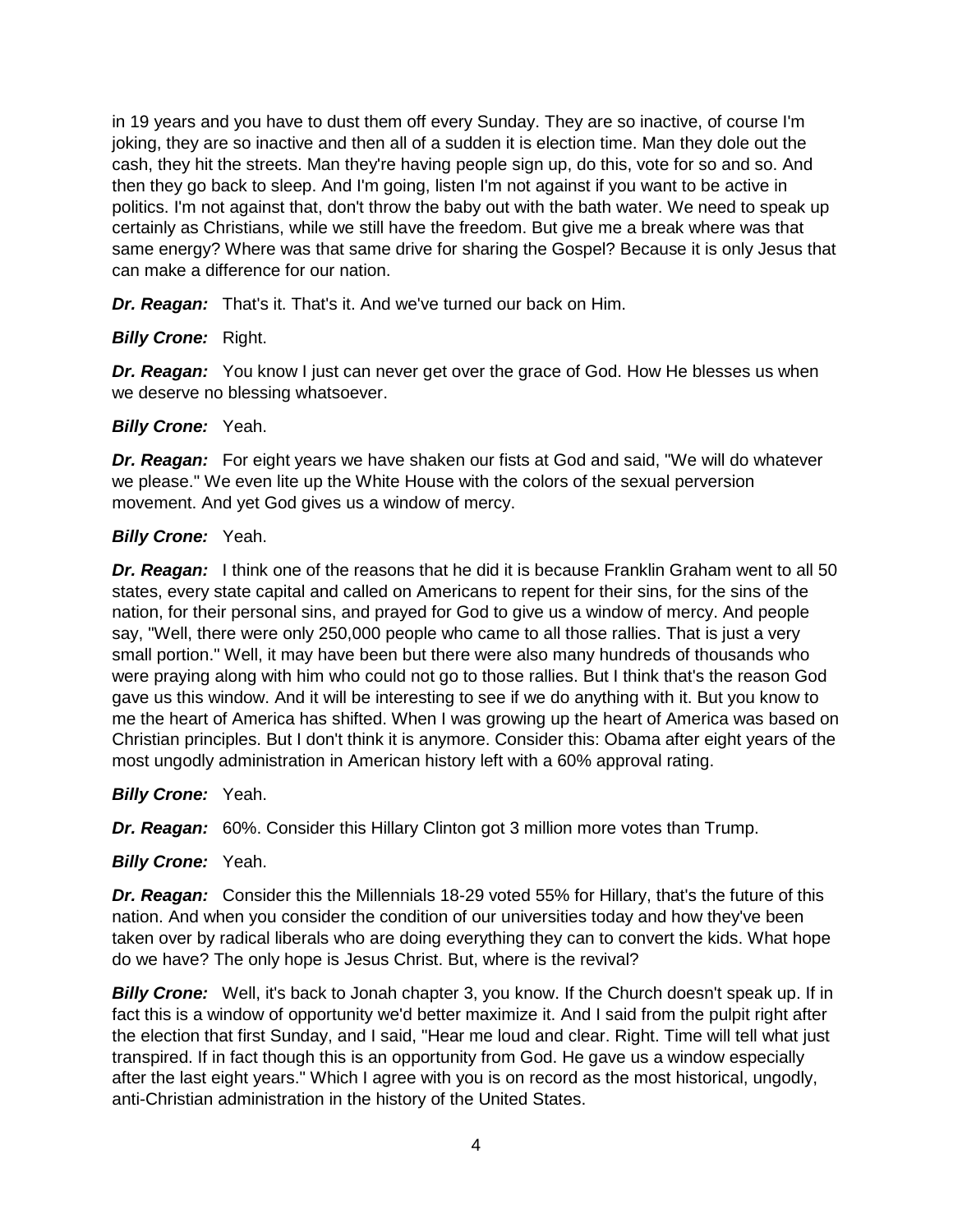*Dr. Reagan:* Obama was our Manasseh.

*Billy Crone:* Absolutely. And would even go on record as asking God to bless Planned Parenthood, if you can believe that, that is actually on video. But anyway, so if I told the church, if this is in fact that opportunity, listen, don't go back to sleep. You'd better if you're going to do something for Jesus you better do it now. And you better start standing up for His truth because it's His truth is the only thing that can set people free. If revival is going to happen it starts with us as we share that. And if you sit there, if you go back to sleep. And I told them this, I said, "If you go back to sleep after this. If this really is God's one last window, because we know it's not going to last forever." Nineveh didn't last forever, they eventually went belly up.

*Nathan Jones:* 150 years.

*Billy Crone:* So we don't even--

*Dr. Reagan:* He sent another prophet named Nahum.

**Billy Crone:** Right. So, even this moment isn't going to last forever. We know the seven year Tribulation is coming. You can't stop it. But man if we sit there if we go back to sleep again. We I told them, "We deserve the biggest spanking from God that we can't even believe. How dare we? When all hope seemed lost, and if this is that window, man we'd better maximize it."

*Nathan Jones:* Billy, beside the moral condition there is also that Israel is--the United States is blessed because of our defense of Israel. And clearly since President Trump has gotten in he's done so much for Israel. Israel now feels free to start rebuilding settlements, and to spurn the UN and all that. Do you think that America receives blessing for our position with Israel?

**Billy Crone:** Oh, I think so too. And that was, frankly, I think a long term concern as you saw that again the previous administration with Obama extremely, obviously anti-Israel. And man, I mean look--and then again how we prosper as a nation. I'm not talking just economically. I'm just talking about spiritually, and morally we've gone down the tubes so fast. Certainly we deserve God's spanking just like any other nation. God is not done with the Jewish people the Scripture is loud and clear about that. And if you want to go against Israel, man you might as well--

*Dr. Reagan:* You touch the apple of His eye.

**Billy Crone:** I tell you what.

*Dr. Reagan:* He is going to bless those who bless them, and curse those who curse him.

*Billy Crone:* Absolutely.

*Dr. Reagan:* It's not just Obama, ever since Carter we have been turning against Israel.

*Billy Crone:* Right. And if Trump does follow through with a lot of things he's talking about Pro-Israel, hey again is this God's open window for us? But again to me it's like, it's not just saying, "Hey, maybe the economy is going to turn around and things will get better. And things will improve." We always seem to forget as Christians we're the answer. Christ in us proclaiming His truth is the answer. God may open the window but we need to go through that window and do what He told us to do, otherwise it will be all for nothing. So we have to take this moment seriously.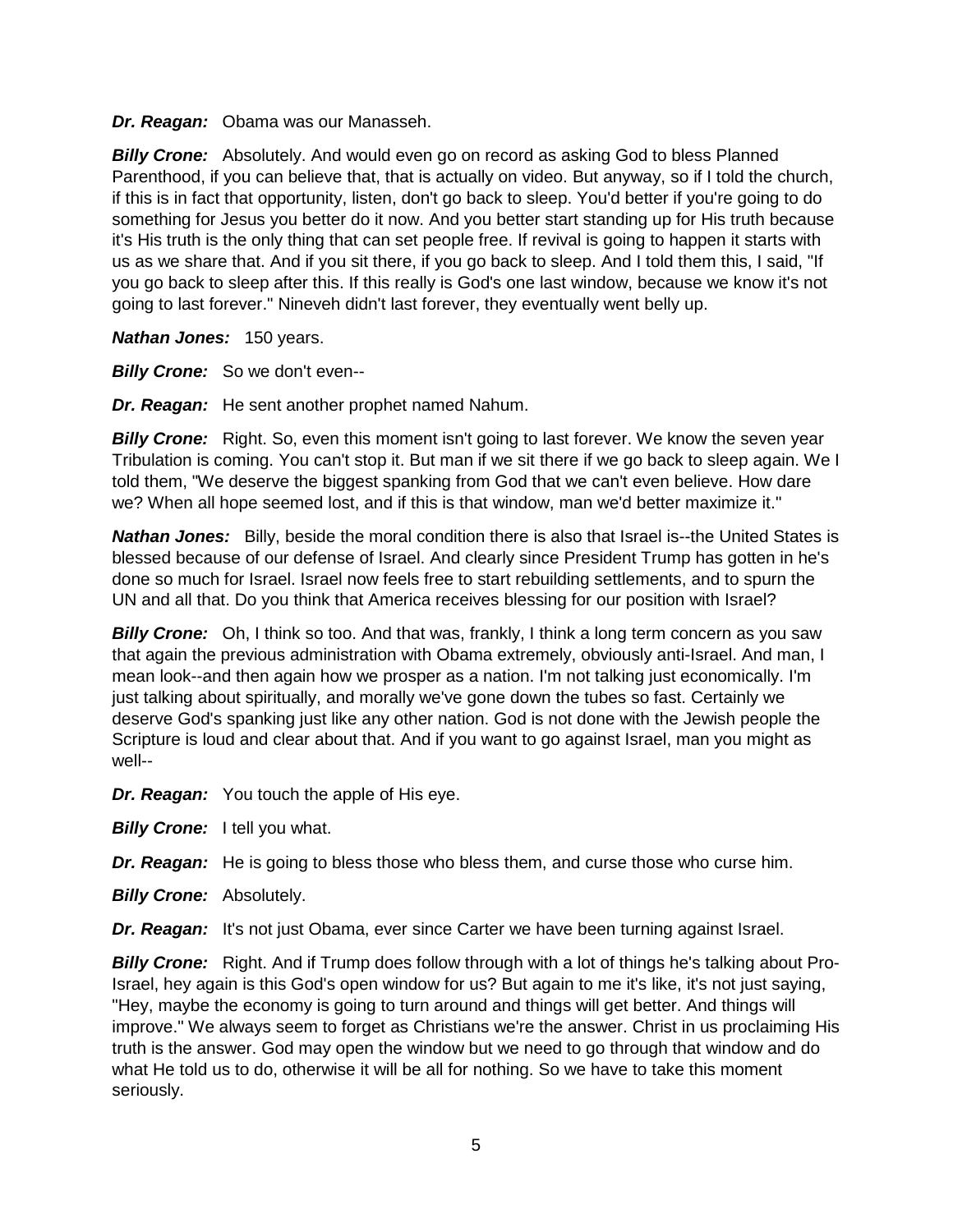*Dr. Reagan:* The Bible says that Jesus is going to return in a time when the world is as violent, and immoral as it was in the days of Noah. And if we look around us today we can see a lot of that happening. Adrian Rogers summed it up by saying, "The world is growing gloriously dark."

# *Billy Crone:* Yeah.

*Dr. Reagan:* Because even though it is growing very dark, it's a sign that Jesus is at the very gates ready to return. Do you believe that? Do you believe we are living in the season of the Lord's return?

**Billy Crone:** Oh, absolutely. And again if you go back to the Scripture that's one of the signs that we are in the last days, the rise of wickedness. Look at society. Jesus said you're going to see a repeat like you are mentioning in the days of Noah. Paul talks about that in 2 Timothy. He said, "This is going to be evidence of the people's behavior in the last days." And we are right down that list--

**Dr. Reagan:** What other signs would you point to that we are living in the season of the Lord's return?

*Billy Crone:* Well, certainly as he says there people are just lovers of themselves, lovers of money. They are going to become brutal. They are going to be haters of God. And you go down the list and it's like listen every single one, not five out of those, every single one is common place in our society today. Certainly I tell people all the time you had mentioned about the immoral behavior, and the Supreme Court decision. We have a resource out called, "Christian Response to the Supreme Court Decision." After that one went down we provided this resource and I think it's a great tool for people to get how to respond to that issue, and stand up for God's standard of immorality. But, I tell people when the Church caves on these issues, and you know we just saw even recently a historic Baptist Church hired two lesbian ministers, that's like a double no-no, and then celebrating it. I tell people when you see this the Church thinks you are doing wonderful. No, that's a sign you're in the last days. Right? And number two grab a shovel because really what you're doing is digging your own grave because we are following the same path that Paul also warned about not only in 2 Timothy 3, he also warned about in Roman chapter 1. And it started out if you read we are fallen as a country the same unfortunate pattern. We start out we know that God exists He gives us abundant evidence, but through the lie that is going in the secular school system, evolution, we are suppressing the truth about God.

# *Dr. Reagan:* Absolutely.

**Billy Crone:** So God gives them over. What's He do? It is going to get really bad and it continues to give them over. And what happens next? It says right there; you keep it up you are eventually going to hit women are going to be with women, men with men, homosexuality, lesbianism. You keep going he says the final step you are going to a depraved mind. You are going to start doing things you can't even dream of, and then you are going to approve of those. That's what just happened with the Supreme Court decision. And so when the Church goes along with this all you're doing is digging the hole even deeper for us.

*Dr. Reagan:* Yes, the apostasy in the Church is clearly prophesied in the Bible in the end times. But I'm just amazed at how much there is, and how fast it's developed.

*Billy Crone:* Yeah.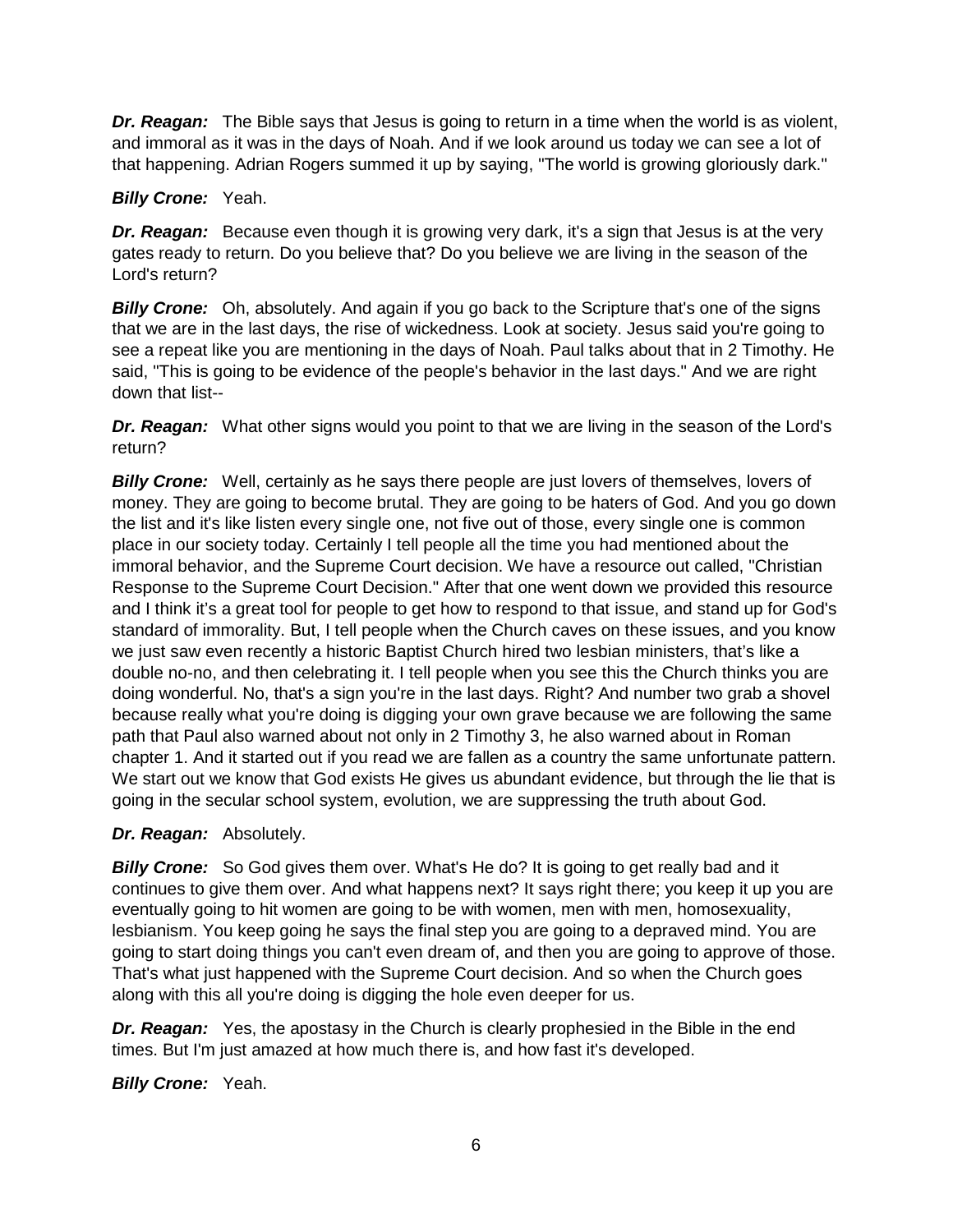*Dr. Reagan:* For example one of the most popular concepts in the Church today is there are many different roads to Heaven.

*Billy Crone:* Oh, wow.

*Dr. Reagan:* Because we've got to be tolerant. And we've got to remember you know that there is a Muslim road, and the Hindu road, and the Jewish road, and so forth.

*Billy Crone:* Yeah. Yeah. Yeah, well first of all that is a lie from the pit of Hell.

*Dr. Reagan:* I know.

**Billy Crone:** The Scripture is about clear. How do you get around John 14:6? Jesus is the way, the truth, the life, nobody comes to the Father except through Him. I didn't say it, He did. And they're completely hypocritical with their response to this definition of tolerance. Tolerance isn't the same one that we used to, grew up with, it changed you look in the dictionary they changed the definition of tolerance. It's not like well you put up with something you don't particularly like. Like we used to say, you know we hate the sin, but we love the sinner. That's one of the most bigoted statements you could make today. And--

*Dr. Reagan:* Yes, today tolerance means you've got to approve of this person, and endorse this person, and encourage this person.

**Billy Crone:** Exactly. And if you don't do that that is the new definition of a bigot, and a racist, and all kinds of stuff. And so, but also they base it on relativism that you get to whatever is true to you is true to you, whatever is true to me is true to me, such blah-blah, and that there are no absolutes. Wait a second, they're no absolutes? You just made an absolute statement.

*Nathan Jones:* Statement yeah.

**Billy Crone:** I always like to ask people when they say that, "Are you absolutely sure about that?" You know? But it's everything is crumbling around because they are making it up as they go, it is personal opinion, lovers of themselves, self gets to define. The lie of Genesis chapter 3, you will get to decide between good and evil. You will be like God. Right? Our society is doing the very same lie. And the church is going along with that hook, line and sinker trying to say that all paths go to Heaven. It's like no it doesn't. That's one of the most--I tell people this all the time we've got a huge study called, "World Religions Cults and the Occult." We go right down the list, because I came out of New Age, and that's one of the biggest lies from New Age right, all religions basically teach the same thing. Excuse me? And I like to tell people anybody who makes that statement they are just parroting the media or whoever because they have not investigated facts. Even from a non-Christian point of view you look at the different religions on the planet not one of them, not one of them agrees with each other. And not one of them is at all like Christianity. All the other religions basically teach that you are god, you become god, you got to work your way to god. Only Christianity says God is holy, you are not, you're doomed, you deserve to go straight to Hell. But God loves you. He sent His own Son to die, your debt on the cross, and that's the only way you can get saved.

*Dr. Reagan:* And you can't earn it.

**Billy Crone:** No other religion, bingo, it is a gift period. No other religion has that. So anybody who makes that statement, all religions are basically the same, many paths lead to Heaven. It's like, I say, "Well first of all you don't know anything about world religions."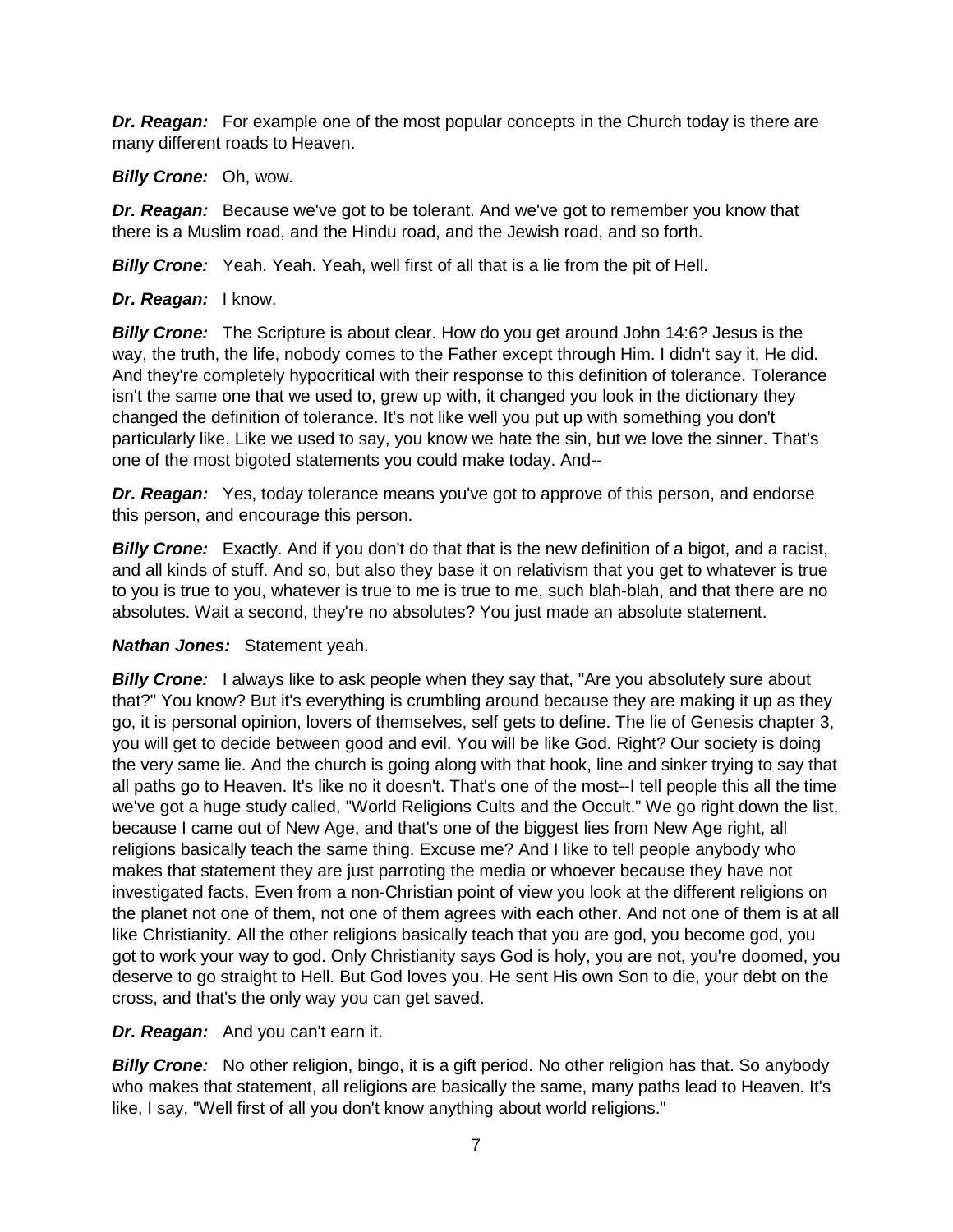#### *Nathan Jones:* They usually don't.

**Billy Crone:** And secondly, "You don't know anything about Christianity." And if you're really hoping in something else other than Jesus Christ we need to talk.

*Dr. Reagan:* Yeah. Robert Jeffress at First Baptist Church here in Dallas often says, "All the world religions says, 'Do', Christianity says, 'Done.'"

#### **Billy Crone:** Exactly. Exactly.

*Nathan Jones:* Well Billy what should these churches do then to turn the tide if maybe they are starting to fall into the tolerance, or they are turning their church services into outreach events and becoming more worldly to bring people in. How do churches turn the tide?

**Billy Crone:** Well, get back to the Word of God. I'm not just saying that because that sounds very pastoral, but no get back to the Word of God, because this is the truth. Jesus is the truth. Right? And this is His Word. God doesn't lie. This is the only book on the planet that is trustworthy.

*Nathan Jones:* And the whole Bible, not just sections of it.

**Billy Crone:** Exactly. But see that's the problem that is another Bible prophecy sign, right? In the last days what's Paul says is going to happen? In the Church, not the world, the world we are seeing this, wickedness and unfortunately the Church is going along with it. But we also see in the world that the Church how do you know you are in the last days? Paul says that you can see the Church gather around themselves, the Church takes the impetus, they are going to gather around themselves teachers who will tickle their ears, right? And they are going to turn aside from the truth. Right? So get back to the truth. But that's actually a sign you're in the last days. Now I remember the first time I busted into the Greek there, tickle your ears it is "knetho" in the Greek, it means only pleasant things, turn aside from the truth, to miss "mythous" it means stories made up. You stir all that together, how do you know you are in the last day? Not only this increase of wickedness that is going on. And do we need a Nineveh moment or what? But also take a look at the Church, when you see the church in mass, all you ever hear from the pulpit is pleasant things, and stories made up you are in the last days. Now I just described with all due respect 95% of churches in America.

# *Nathan Jones:* That's sad.

**Billy Crone:** And you want the antidote? How do you get away from this tolerance, this love? Get back to the truth. But see they've turned away from it, but that's a sign you are in the last days in the Church. And I call it the sleeping prophecy sign. Everybody is like, oh earthquakes they are on the rise, and that's true. Oh, wickedness it's getting horrible, moral decay. And that's true. The Jewish people that came back to the land and all. And that's true, that's a big sign. One world government. One world--. Don't forget the Church. What's going to happen to the Church? They are going to gather around themselves and the only pastors they hire, the guys that just make up stories and tell them pleasant things.

# *Dr. Reagan:* Yes.

**Billy Crone:** That's a major sign.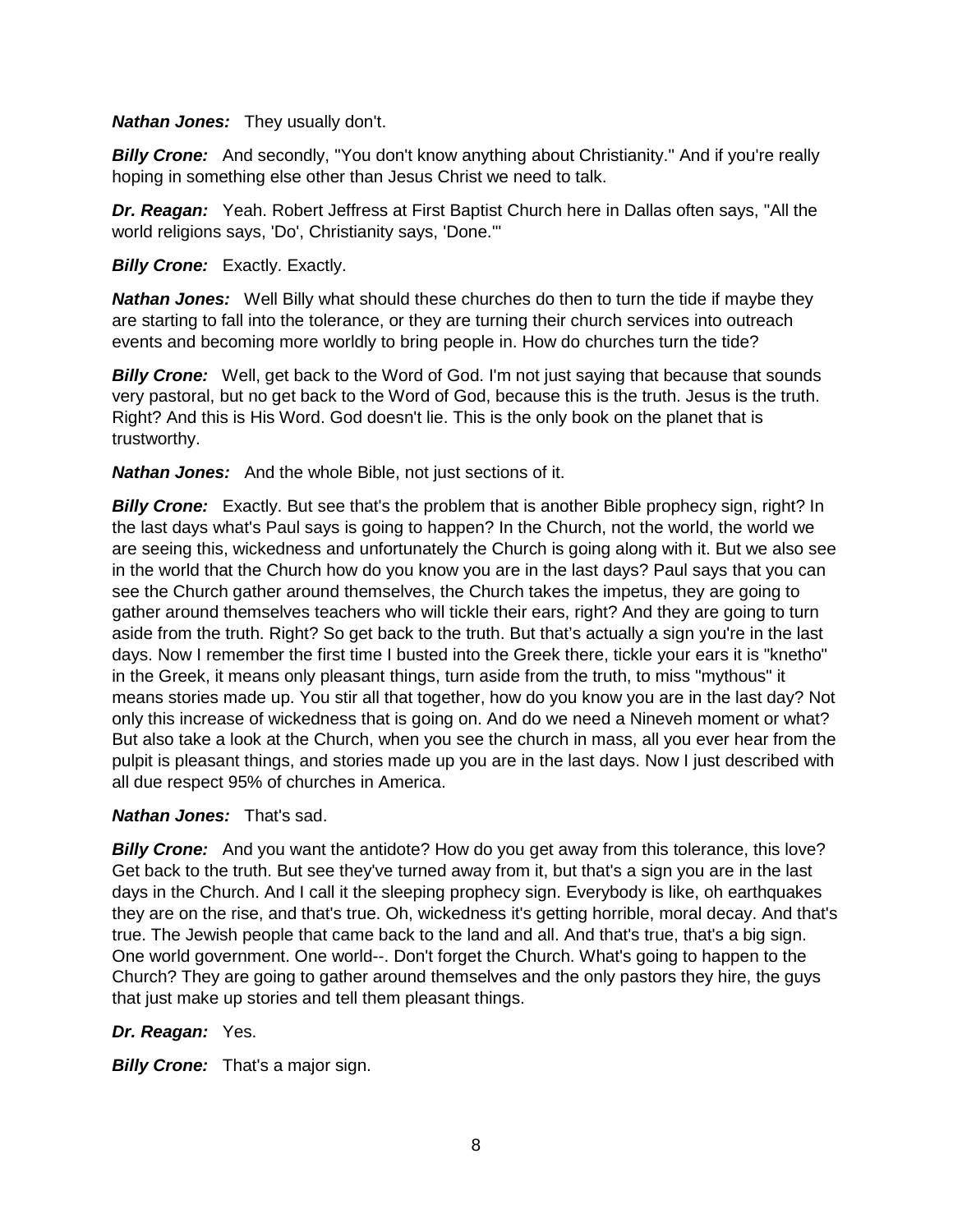*Dr. Reagan:* You know the Bible gives us many signs to look for. And over my years of study have put them into categories like signs of nature, and signs of society, and spiritual signs, and technological signs. And I've always believed the signs of Israel were the most important because that what's really focused on in the end times. But I wrote a book several years ago about the signs of the times and I sent out questions to 22 different Bible prophecy experts. And it was interesting to me that when they came back they all agreed, yes, Israel is very, very important. But the most important sign of all can be summed up in one word, convergence. They are all coming together for the first time ever. Would you agree with that?

**Billy Crone:** I'd say that, and I'd would add this word exponentially.

# *Dr. Reagan:* Yes, oh, yes.

**Billy Crone:** And obviously you know from studying prophecy for years, and I am myself. And it used to be back in the days, it was like, well, ok the big sign that's really kind of on the plate if you will lately it seems to be one world government, new world order, global governments, and here's what's going on with the Bilderbergers and the Trilateral Commission and all that stuff, and that was the big thing. And then after a while ok, it is switching to what's going on with Jerusalem? And those are all signs. But man, we have a huge resources called "The Final Countdown Study" and it is just 86 hours on Bible Prophecy. And we just take the ten big ones, the Jewish people, modern technology, worldwide upheaval, the earthquakes, famines, pestilence, and wars and rumors of wars. We get into the rise of falsehood, false teachers, false Christs, the apostasy of the Church. We get into the rise of wickedness of society. One world government. One world economy. One world religion. Mark of the Beast. Cashless society. All that stuff, right. And it used to be that it was just one thing, whatever, I can't even keep up with it. It's all of them happening at the same time. I've never seen it like this ever. It's all happening, all at the same time. In fact it's happening so fast and I'm a research junky, right, and I'm cataloging as much, I can't even keep up with it. And I literally, ask my wife to my probably detriment, I'm at home on the laptop and--

*Dr. Reagan:* It's all in the exponential curve, and even to the point that no longer are encyclopedias published. Britannica stopped publishing because by time they would publish one it's already out of date. There is that much accumulation of new knowledge that is occurring in the world.

*Billy Crone:* Well and--

*Nathan Jones:* It was Daniel was told by the angel.

*Billy Crone:* Exactly.

*Nathan Jones:* Daniel 12:4.

**Billy Crone:** Yeah, exactly. And that's what's interesting is a lot of the statistics you look at that and you look at that, wow what a generation we are living in. The average newspaper today contains more information than a person living in the 17th Century would come across in their entire life. In fact this just happened it used to be they were the third, right now Facebook if it were a country is the largest country on the planet, it just superseded China, and it is growing. And we have more knowledge than we know what to do with. And knowledge in certain fields like the biomedical field it's becoming outdated in a matter of months. And it's just its growing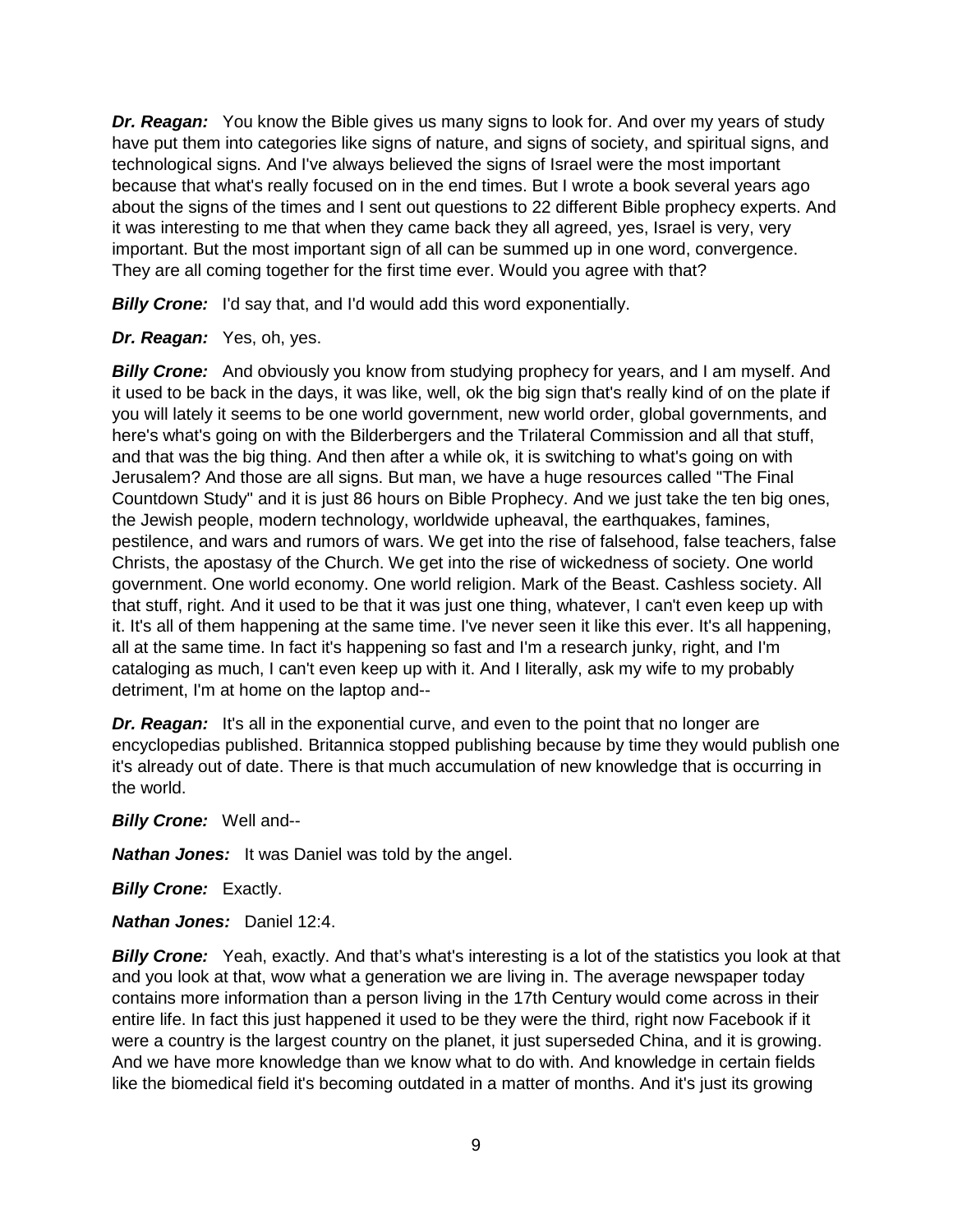exponentially. And again that's what Daniel said is going to happen in the last days. You are going to see this increase of travel. This increase of knowledge. And we are living in those days.

*Dr. Reagan:* What is your advice to pastors today?

*Billy Crone:* Well, certainly be responsible as a pastor. Maybe get back down to barebones. Be a shepherd. And as a shepherd you're called not only to take care of the flock; you're called to teach the flock. And if you're not going to teach all the Bible, then get a different job. Go pick peaches, change tires, do whatever you're going to do but don't--if you're not going to teach all the Word of God, then I'm--sorry I just feel strongly about this then go do something else because you are doing a disservice to the church, and a disserve to what it means to be a pastor. But also I would say that, you know, get busy teaching the Word of God. But get busy realizing that this is not going to be a cake walk, from here on out it is--you better be ready for battle. And the battle I tell it all the time, listen, not from the world I'm talking the most pain, the most heartache I've ever experienced, the most flack I've ever got has not been from the world, it has been from the professing church. And you better realize what you are walking into with both eyes open. It's not going to be easy. It is not going to get easier but take a stand in Christ. Be a man of prayer. Trust in Him. If He's called you to this He will equip you. He'll take care of you and keep moving forward until He comes back and gets us.

*Dr. Reagan:* Beautifully said Billy. You know I consider the call to be a pastor the greatest calling that God can put on anyone's life. And I pray for pastors all the time. I know what they have put up with. What they have to go through. But what we need are pastors with courage who are willing to step out and preach it as it is, without fear that they are going to step on soand-so's toes in the congregation and get fired.

*Billy Crone:* Yeah. Yeah.

*Dr. Reagan:* And just believe that God is going to be there to stand by them even if they get fired.

*Billy Crone:* Yeah. Oh, yeah.

*Dr. Reagan:* But they've got to stand for God's Word.

# **Closing**

*Nathan Jones:* Welcome back to Christ in Prophecy and our interview with Pastor Billy Crone. Billy, been a great pleasure, sir.

*Billy Crone:* Hey, thank you, Nathan it's been great being on.

*Nathan Jones:* Great. If you could look in that camera and tell folks how they can get in touch with you.

*Billy Crone:* Yeah you can check us out our ministry Get A Life Ministries, that's at getalifemedia.com. You could also phone us at 775-410-3754.

*Nathan Jones:* And folks while you're on his website check out his book, "The Rapture Don't Be Deceived." Get a copy it is really good.